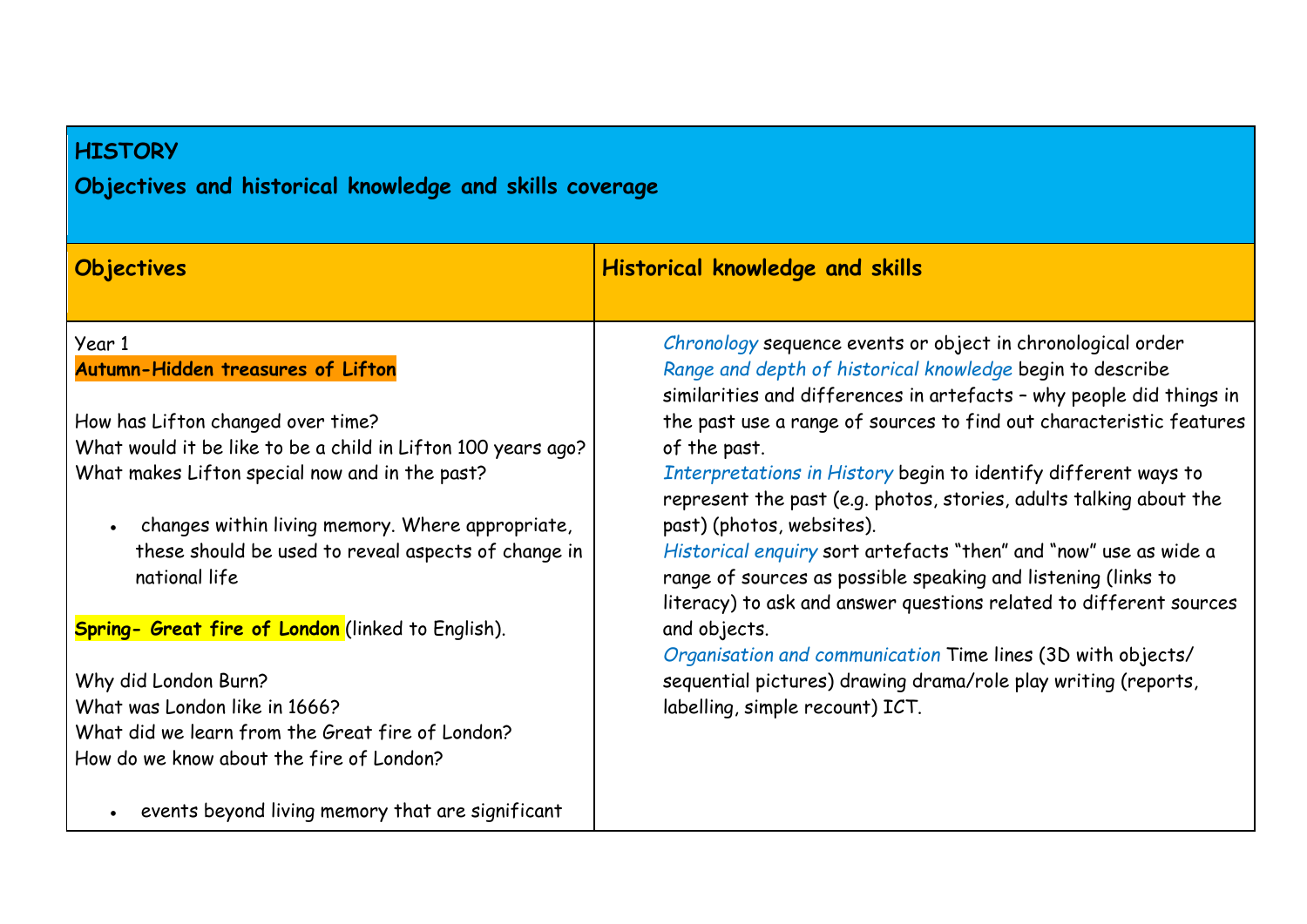| nationally or globally (for example, the Great Fire<br>of London) |                                                                                                                                   |
|-------------------------------------------------------------------|-----------------------------------------------------------------------------------------------------------------------------------|
| <b>Summer Castles, Kings and Queens</b>                           |                                                                                                                                   |
| How has Launceston castle changed?                                |                                                                                                                                   |
| Why was Launceston castle built where it was?                     |                                                                                                                                   |
| What are the key features you would build on your castle?         |                                                                                                                                   |
| • the lives of significant individuals in the past who            |                                                                                                                                   |
| have contributed to national and international                    |                                                                                                                                   |
| achievements. Some should be used to compare                      |                                                                                                                                   |
| aspects of life in different periods for example,                 |                                                                                                                                   |
| Elizabeth 1                                                       |                                                                                                                                   |
| historical places in their own locality<br>$\bullet$              |                                                                                                                                   |
| Year 2                                                            |                                                                                                                                   |
| Autumn - History around the world                                 | Chronology sequence artefacts closer together in time sequence<br>events sequence photos etc from different periods of their life |
| Why were explorers considered brave? Why do we                    | describe memories of key events in lives.                                                                                         |
| commemorate exploration and explorers? Why do we know             | Range and depth of historical knowledge find out about people and                                                                 |
| more about some explorers than others?                            | events in other times collections of artefacts - confidently<br>describe similarities and differences - develop empathy and       |
| Space exploration - Apollo 11 - polar exploration -               | understanding.                                                                                                                    |
| Matthew Henson and Felicity Aston - and local explorers -         | Interpretations in History-compare pictures or photographs of                                                                     |
| Scott and Francis Drake)                                          | people or events in the past able to identify different ways to<br>represent the past.                                            |
| changes within living memory. Where appropriate,                  | Historical enquiry- use a source - why, what, who, how, where to                                                                  |

these should be used to reveal aspects of change in national life- e.g. Space explorers

*Historical enquiry-* use a source – why, what, who, how, where to ask questions and find answers sequence a collection of artefacts. Use of time lines discuss the effectiveness of a source.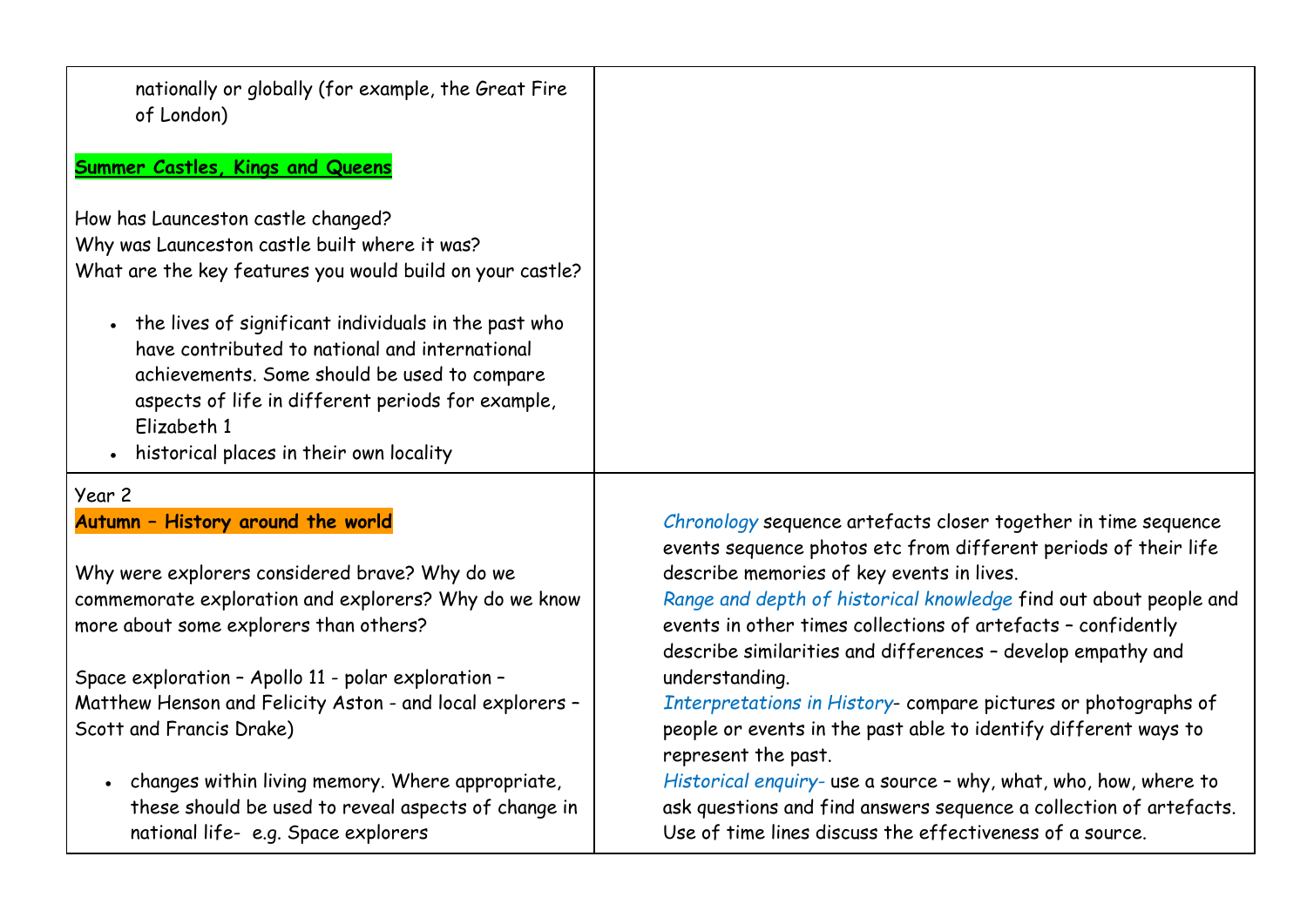## **Spring – Future history makers**

What could we learn from people who are trying to make the world a better place? Greta Thurnberg, Jadev Payeng,

Malala Yousafzai

Nelson Mandela

• the lives of significant individuals in the past who have contributed to national and international achievements.

#### **Summer Wonderful Women who changed the world.**

Why were these women significant? What contributions did these women make to science/medicine? Why do we celebrate the achievements of these women? Mary Anning Marie Curie Mary Seacole Florence Nightingale

• the lives of significant individuals in the past who have contributed to national and international achievements. Some should be used to compare aspects of life in different periods

*Organisation and communication-* Class display/ museum annotated photographs, ICT.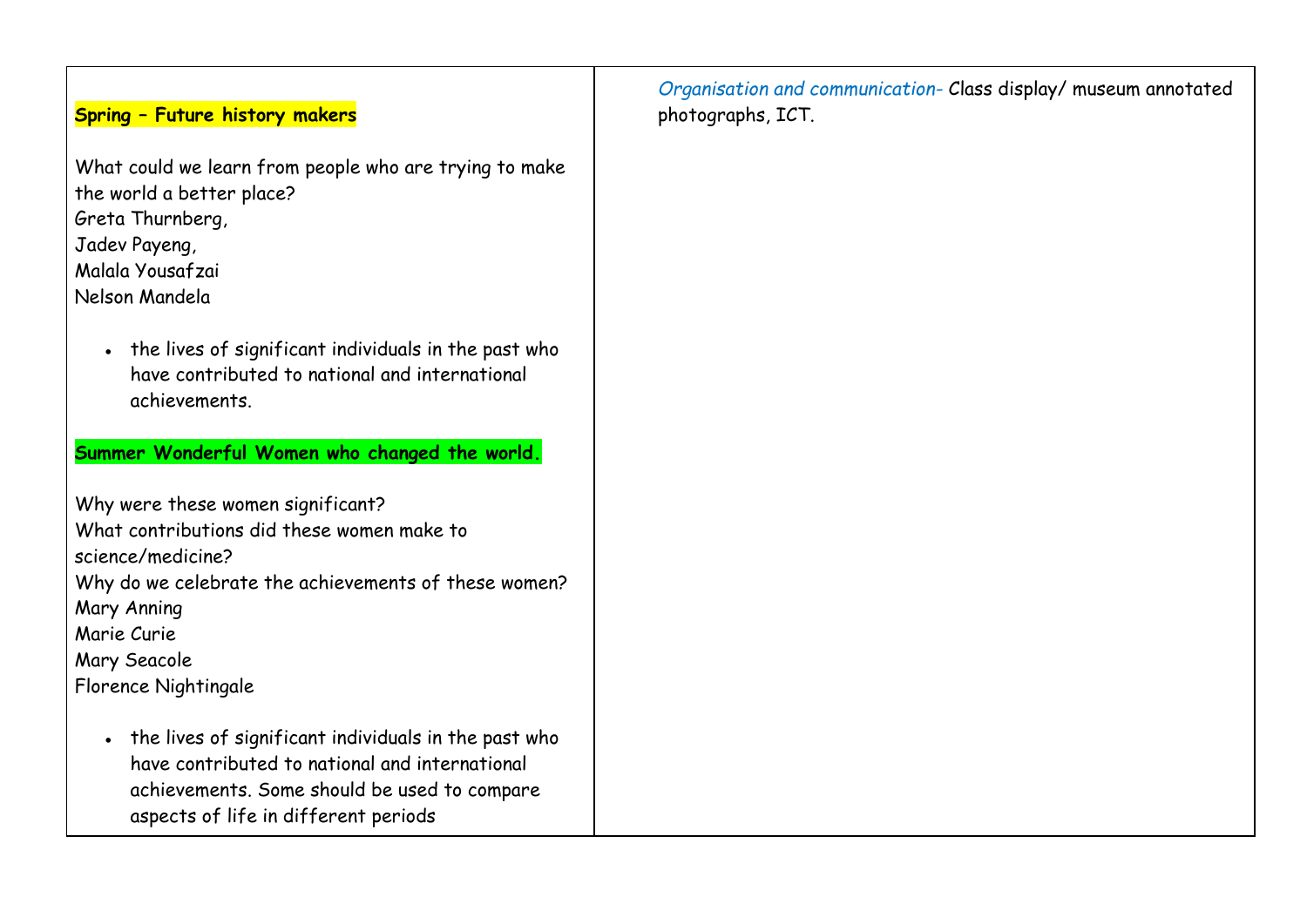• significant historical events, people and places in their own locality.

#### Year 3

## **Autumn-Angry Earth and Dinosaurs**

When did the dinosaurs walk the earth? How do we know they existed? Who and what were the significant people/discoveries? What happened to the dinosaurs? What does prehistory mean? Which animals are ancestors of dinosaurs? Prehistoric history/ chronological order/ ancient civilisations/ how do we know they existed?

#### **Spring- Ancient Ancestors-Stone Age and Iron Age**

When was the Stone/Bronze/Iron Age? How did hunter gatherers survive the stone age? What was Skara Brae? What sources tell us about the Stone Age? Why was Stone Henge built? How did Britain change from the Stone Age to the Bronze Age? How did people live during the stone Age? What was it like in an Iron Age Hill Fort

- changes in Britain from the Stone Age to the Iron Age
- This could include: late Neolithic hunter gatherers and early farmers, for example, Skara Brae

*Chronology* place the time studied on a time line sequence events or artefacts use dates related to the passing of time. *Range and depth of historical knowledge* find out about everyday lives of people in time studied compare with our life today identify reasons for and results of people's actions understand why people may have had to do something. Study change through the lives of significant individual.

*Interpretations in History* identify and give reasons for different ways in which the past is represented, distinguish between different sources and evaluate their usefulness, look at representations of the period – art, museum, cartoons, etc. *Historical enquiry-* use a range of sources to find out about a period, observe small details – artefacts, pictures select and record information relevant to the study begin to use the library, e-learning for research ask and answer questions.

*Organisation and communication-* communicate knowledge and understanding in a variety of ways – discussions, pictures, writing, annotations, drama etc.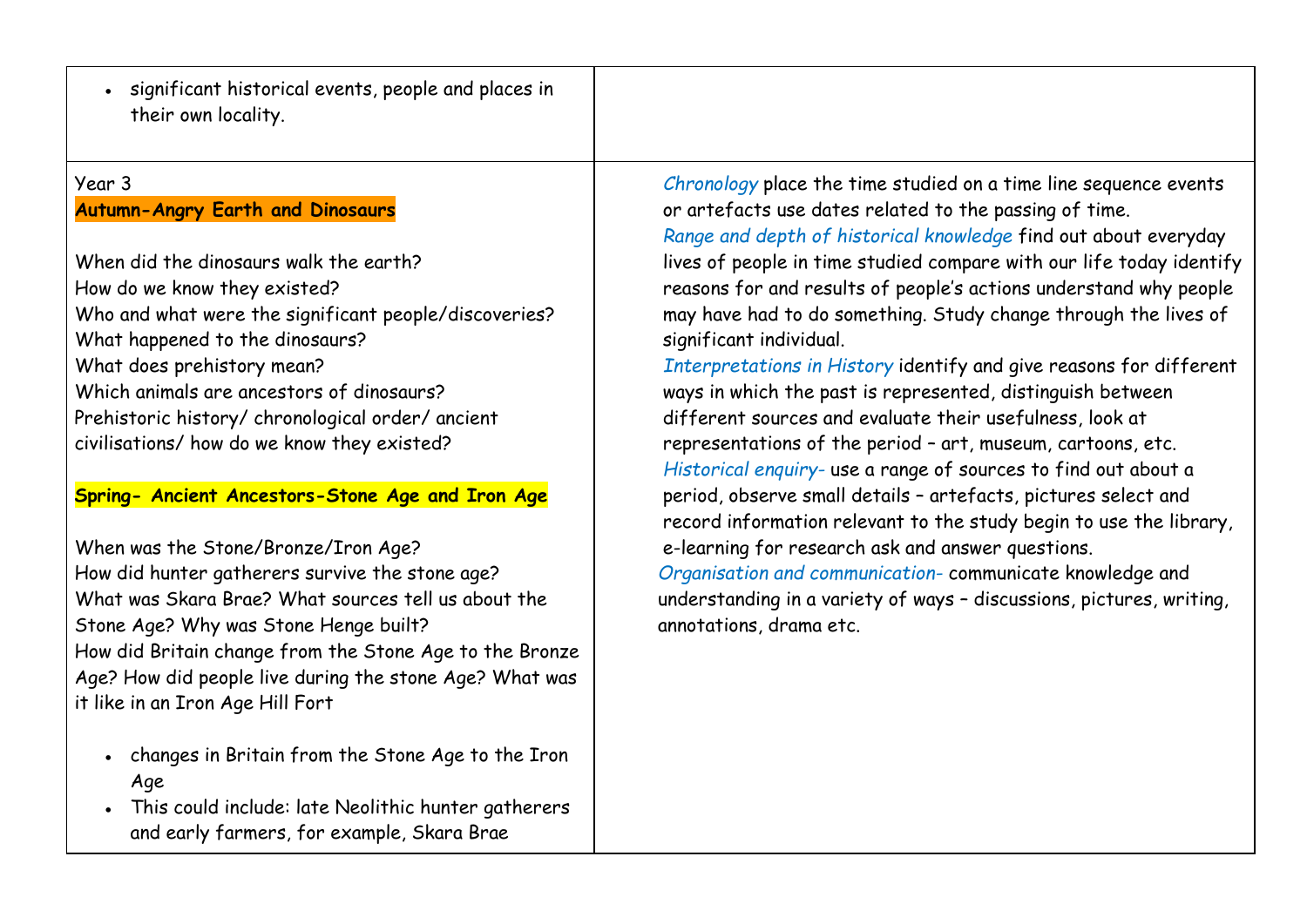| Bronze Age religion, technology and travel, for<br>example, Stonehenge<br>Iron Age hill forts: tribal kingdoms, farming, art<br>and culture                                                                                                               |                                                                                                                                                                                                                                 |
|-----------------------------------------------------------------------------------------------------------------------------------------------------------------------------------------------------------------------------------------------------------|---------------------------------------------------------------------------------------------------------------------------------------------------------------------------------------------------------------------------------|
| <b>Summer- Inventive Victorians (Industrial Revolution)</b>                                                                                                                                                                                               |                                                                                                                                                                                                                                 |
| What would it have been like as a Victorian child living<br>here? How did Lord Shaftesbury improve the lives of<br>Victorian children? What was the industrial revolution?<br>Good v bad (railways)? Which famous inventions came<br>from the Victorians? |                                                                                                                                                                                                                                 |
| • a local history study<br>Examples a study over time tracing how several<br>aspects of national history are reflected in<br>the locality (this can go beyond 1066)                                                                                       |                                                                                                                                                                                                                                 |
| Year 4                                                                                                                                                                                                                                                    | Chronology place events from period studied on a time line use                                                                                                                                                                  |
| <b>Autumn - The Ancient Egyptians</b>                                                                                                                                                                                                                     | terms related to the period and begin to date events understand<br>more complex terms e.g. BC/AD.                                                                                                                               |
| Who was Tutankhamun? Who was Howard Crater?                                                                                                                                                                                                               | Range and depth of historical knowledge use evidence to                                                                                                                                                                         |
| What are hieroglyphs? Why did they mummify bodies?                                                                                                                                                                                                        | reconstruct life in time studied, identify key features and events,<br>look for links and effects in time studied and offer a reasonable                                                                                        |
| the achievements of the earliest civilizations<br>- an overview of where and when the first<br>civilizations appeared and a depth study of<br>one of the following: Ancient Egypt;                                                                        | explanation for some events. Develop a broad understanding of<br>ancient civilisation.<br>Interpretations in History look at the evidence available begin to<br>evaluate the usefulness of different sources, use of text books |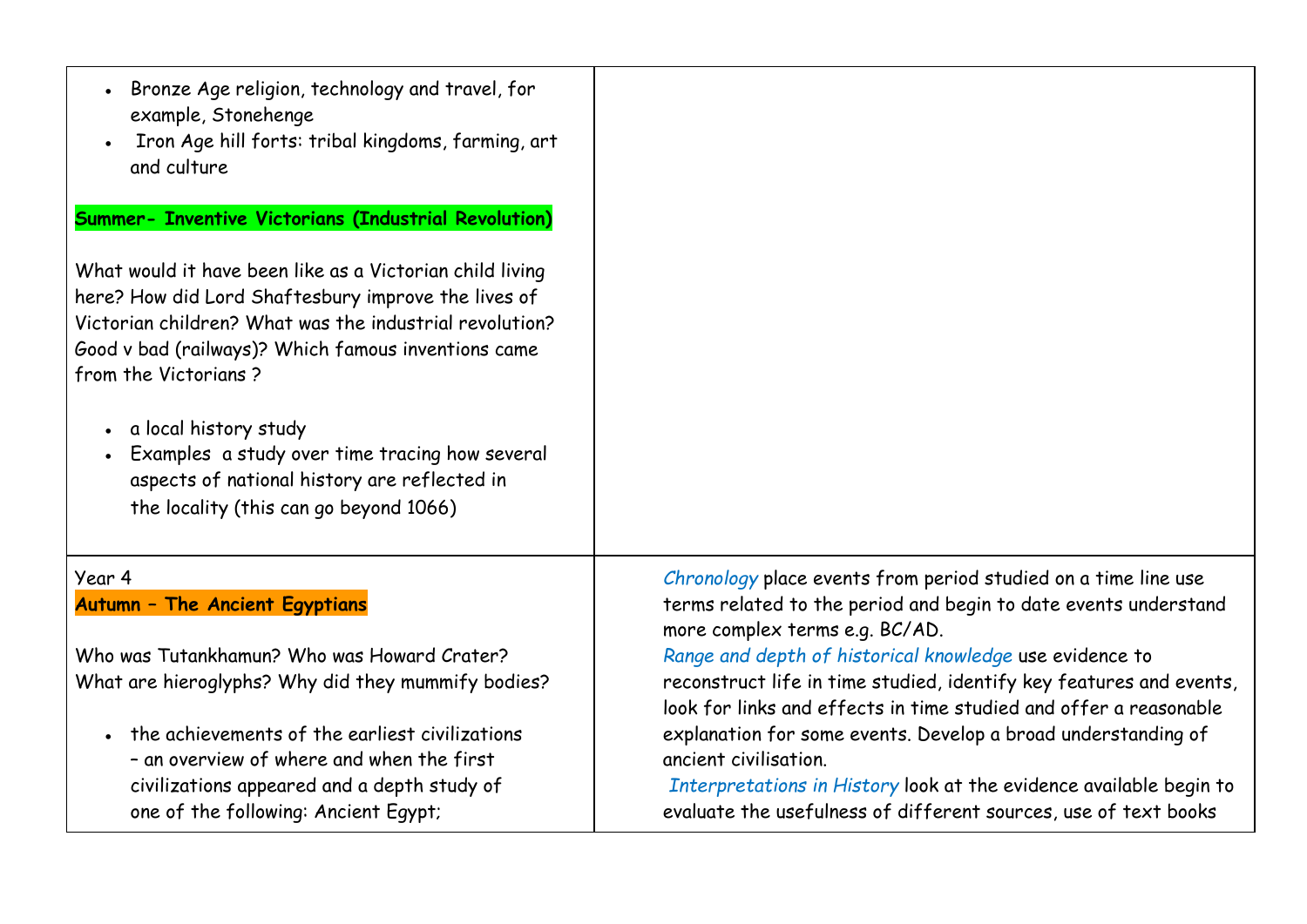**Spring- Who were the Romans and what were they famous for?**

Who was Julius Caesar? Who were the Celts? Who was Boudicca? What Gods/Goddesses did they believe in? What impact did the Roman Empire have on Britain?

• the Roman Empire and its impact on Britain

#### **Summer- Anglo Saxons and Scots**

Where did the Anglo Saxons and Scots come from? Why did they invade Britain? What was their religion? What do Anglo Saxon names mean?

• Britain's settlement by Anglo-Saxons and Scots

## Year 5/6 **Autumn – Victorious Vikings**

Were the Vikings always victorious and vicious? Who were the Anglo Saxon invaders? Why did they want to settle in Britain? Who was Alfred the Great? Were the Vikings victorious or vicious? Erik the Red, why was he called this? How have recent excavations changed our view of the Vikings?

• the Viking and Anglo-

and historical knowledge.

*Historical enquiry* use evidence to build up a picture of a past event, choose relevant material to present a picture of one aspect of life in time past, ask a variety of questions use the library, elearning for research.

*Organisation and communication* select data and organise it into a data file to answer historical questions know the period in which the study is set display findings in a variety of ways work independently and in groups.

*Chronology* Y5 place current study on time line in relation to other studies know and sequence key events of time studied use relevant terms and periods labels relate current studies to previous studies make comparisons between different times in history. Y6 place current study on time line in relation to other studies, use relevant dates and terms sequence up to ten events on a time line. *Range and depth of historical knowledge Y5* study different aspects of life of different people – differences between men and women, examine causes and results of great events and the impact on people compare life in early and late times studied, compare an aspect of life with the same aspect in another period Study an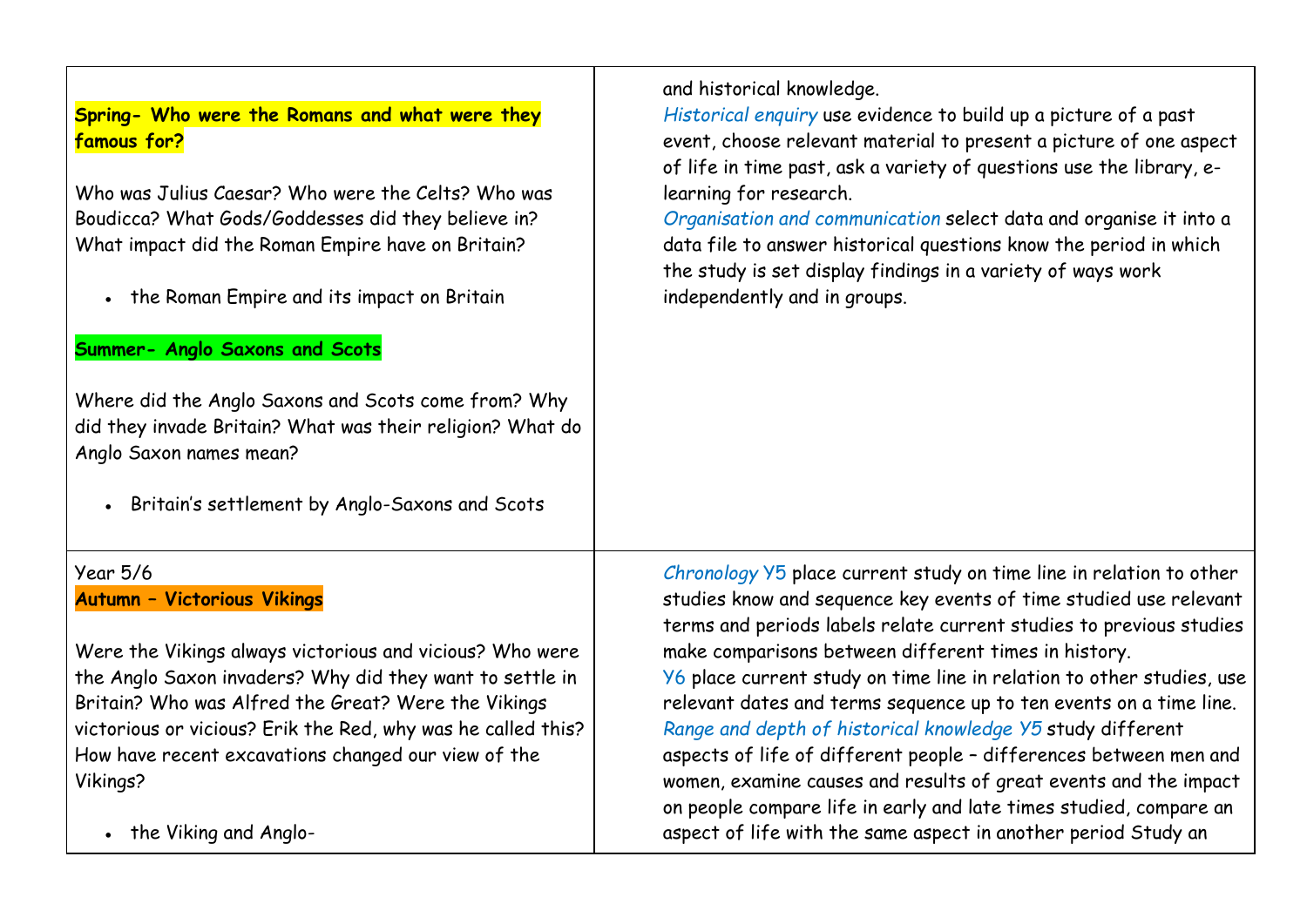Saxon struggle for the Kingdom of England to the time of Edward the Confessor

## **Spring – Marvellous Mayans**

Why are we learning about the Mayans? Why did the Mayan empire grow? How different were the rich and the poor? If the Mayan civilisation were so civilised, why did they still carry out human sacrifice? Why did the Mayan empire decline? Did Cadbury really invent chocolate?

• a non-European society that provides contrasts with British history one study chosen From: Benin/ Maya

## **Summer - Crime and Punishment - Suffragattes**

How do we know what punishment was like 800 years ago? What does the legend of Robin Hood tell us about medieval justice? How did crime and punishment change between 1500-1750? Why did punishment become so bloody in the  $18<sup>th</sup>$  Century? Why did so much change happen in the  $19<sup>th</sup>$  Century? Has the way we catch and punish criminals improved over the last 100 years?

• a study of an aspect or theme in British history that extends pupils' chronological

ancient civilization in detail (e.g. Benin, Mayans).

*Y6* find about beliefs, behaviour and characteristics of people, recognising that not everyone shares the same views and feelings, compare beliefs and behaviour with another period studied, write another explanation of a past event in terms of cause and effect using evidence to support and illustrate their explanation know key dates, characters and events of time studied. Compare and contrast ancient civilisations*.*

*Interpretations in History Y5* compare accounts of events from different sources. Fact or fiction- offer some reasons for different versions of events.

*Y6* link sources and work out how conclusions were arrived at consider ways of checking the accuracy of interpretations – fact or fiction and opinion, be aware that different evidence will lead to different conclusions, confident use of the library etc. for research.

*Historical enquiry Y5* begin to identify primary and secondary sources, use evidence to build up a picture of life in time studied, select relevant sections of information confident use of library, elearning, research.

*Y6* recognise primary and secondary sources; use a range of sources to find out about an aspect of time past. Suggest omissions and the means of finding out, bring knowledge gathering from several sources together in a fluent account.

*Organisation and communicationY5* fit events into a display sorted by theme time, use appropriate terms, matching dates to people and events, record and communicate knowledge in different forms, work independently and in groups showing initiative.

Y6 select aspect of study to make a display use a variety of ways